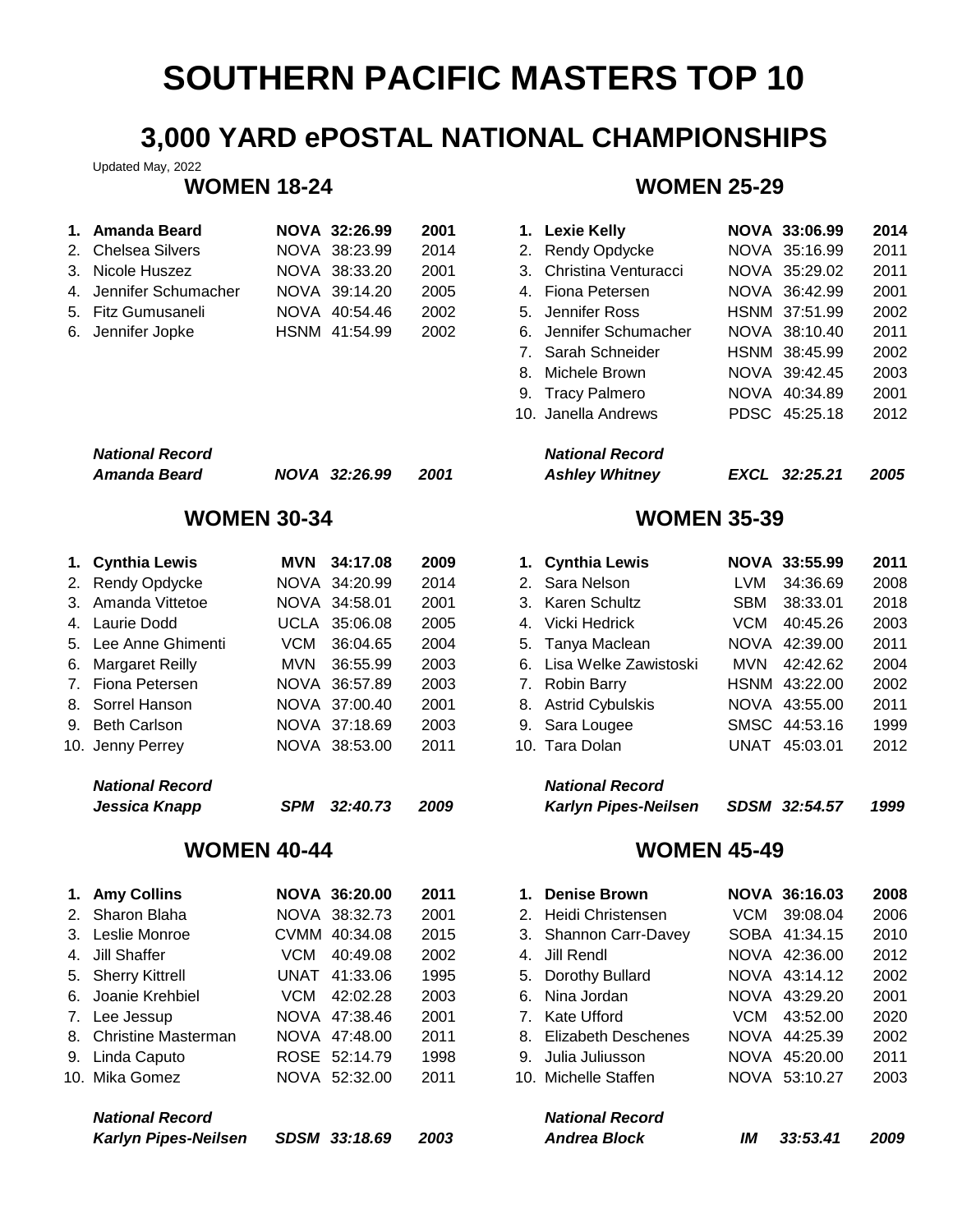## **3,000 YARD ePOSTAL NATIONAL CHAMPIONSHIPS**

Updated May, 2022

| 1. Stacey Warmuth      | VCM | 37:27.29      | 2006 | 1.          | Niki Stokols           |             | CVMM 41:38.85 | 2015 |
|------------------------|-----|---------------|------|-------------|------------------------|-------------|---------------|------|
| 2. Heidi Christensen   |     | CVMM 37:56.43 | 2009 |             | 2. Cathy Cornell       |             | BGWM 45:47.42 | 2015 |
| 3. Becky Cleavenger    |     | CVMM 38:11.90 | 2015 |             | 3. Patricia Powers     | LBG.        | 45:57.00      | 2012 |
| 4. Niki Stokols        |     | CSAM 40:26.69 | 2009 |             | 4. Katherine Watson    | <b>OJAI</b> | 46:40.52      | 2004 |
| 5. Elizabeth Deschenes |     | NOVA 43:39.99 | 2005 |             | 5. Kim Thornton        |             | NOVA 46:55.00 | 2011 |
| 6. Sarah Osborne       |     | UNAT 43:57.24 | 2014 |             | 6. Cori McConkle       |             | NOVA 47:01.00 | 2012 |
| 7. Phyllis Alvarez     |     | NOVA 44:57.00 | 2011 | $7_{\odot}$ | Nina Jordan            |             | NOVA 47:20.00 | 2011 |
| 8. Dorothy Bullard     |     | NOVA 45:57.51 | 2007 | 8.          | Jean Ornelas           |             | PDSC 48:51.03 | 2012 |
| 9. Kris Edwards        |     | BGWM 48:34.16 | 2015 |             | 9. Patricia Naruse     |             | NOVA 50:17.00 | 2017 |
| 10. Nancy Cunningham   |     | PDSC 48:48.94 | 2012 |             | 10. Bonnie Kotzbach    | <b>MVN</b>  | 51:24.45      | 2002 |
| <b>National Record</b> |     |               |      |             | <b>National Record</b> |             |               |      |
| <b>Ellen Reynolds</b>  |     | SAWS 34:12.91 | 2016 |             | <b>Ellen Reynolds</b>  |             | SAWS 35:27.49 | 2019 |

| 1. Joanne Saul-Zachau | LVM 43:25.56    | 2019 | 1. Beverly Montrella         | MVN 46:25.69       | 2012 |
|-----------------------|-----------------|------|------------------------------|--------------------|------|
| 2. Beverly Montrella  | MVN 48:58.68    | 2009 | 2. Wendy Scherwat Ducourneau | TSTT 56:13.67      | 2016 |
| 3. Lisa Bove          | CVMM 53:22.50   | 2020 | 3. Dionne Caldwell           | NOVA 57:42.80      | 2001 |
| 4. Maureen McKinlev   | NOVA 1:06:00.08 | 2013 | 4. Anita Cole                | $LBG = 1:28:16.49$ | 2012 |

### **WOMEN 50-54 WOMEN 55-59**

| <b>Stacey Warmuth</b>  | <b>VCM</b>  | 37:27.29      | 2006 | 1.                             | Niki Stokols           |             | CVMM 41:38.85 | 2015 |
|------------------------|-------------|---------------|------|--------------------------------|------------------------|-------------|---------------|------|
| Heidi Christensen      |             | CVMM 37:56.43 | 2009 |                                | 2. Cathy Cornell       |             | BGWM 45:47.42 | 2015 |
| Becky Cleavenger       |             | CVMM 38:11.90 | 2015 |                                | 3. Patricia Powers     | LBG.        | 45:57.00      | 2012 |
| Niki Stokols           | <b>CSAM</b> | 40:26.69      | 2009 |                                | 4. Katherine Watson    | <b>OJAI</b> | 46:40.52      | 2004 |
| Elizabeth Deschenes    |             | NOVA 43:39.99 | 2005 |                                | 5. Kim Thornton        |             | NOVA 46:55.00 | 2011 |
| Sarah Osborne          |             | UNAT 43:57.24 | 2014 |                                | 6. Cori McConkle       |             | NOVA 47:01.00 | 2012 |
| Phyllis Alvarez        |             | NOVA 44:57.00 | 2011 | $7_{\scriptscriptstyle{\sim}}$ | Nina Jordan            |             | NOVA 47:20.00 | 2011 |
| Dorothy Bullard        |             | NOVA 45:57.51 | 2007 | 8.                             | Jean Ornelas           |             | PDSC 48:51.03 | 2012 |
| Kris Edwards           |             | BGWM 48:34.16 | 2015 |                                | 9. Patricia Naruse     | <b>NOVA</b> | 50:17.00      | 2017 |
| Nancy Cunningham       |             | PDSC 48:48.94 | 2012 |                                | 10. Bonnie Kotzbach    | MVN         | 51:24.45      | 2002 |
| <b>National Record</b> |             |               |      |                                | <b>National Record</b> |             |               |      |
| <b>Ellen Reynolds</b>  |             | SAWS 34:12.91 | 2016 |                                | <b>Ellen Reynolds</b>  |             | SAWS 35:27.49 | 2019 |

## **WOMEN 60-64 WOMEN 65-69**

| 1. Beverly Montrella         | MVN 46:25.69   | 2012 |
|------------------------------|----------------|------|
| 2. Wendy Scherwat Ducourneau | TSTT 56:13.67  | 2016 |
| 3. Dionne Caldwell           | NOVA 57:42.80  | 2001 |
| 4. Anita Cole                | LBG 1:28:16.49 | 2012 |

| <b>National Record</b> | <b>National Record</b> |
|------------------------|------------------------|
|                        |                        |

| Shirley Loftus-Charley VMST 37:31.06 2011 |  | <b>Karen Einsidler</b> | SHARK 38:30.46 2021 |  |
|-------------------------------------------|--|------------------------|---------------------|--|
|-------------------------------------------|--|------------------------|---------------------|--|

### **WOMEN 70-74 WOMEN 75-79**

| <b>National Record</b> |                       |      |
|------------------------|-----------------------|------|
| Karen Einsidler        | <b>SHARK 38:30.46</b> | 2021 |

| No Times | 1. Beverly Montrella | MVN 48:28.47    | 2021 |
|----------|----------------------|-----------------|------|
|          | 2. Dionne Caldwell   | NOVA 1:01:12.99 | 2011 |
|          | 3. Jacquie Anderson  | KCM 1:03:01.30  | 2011 |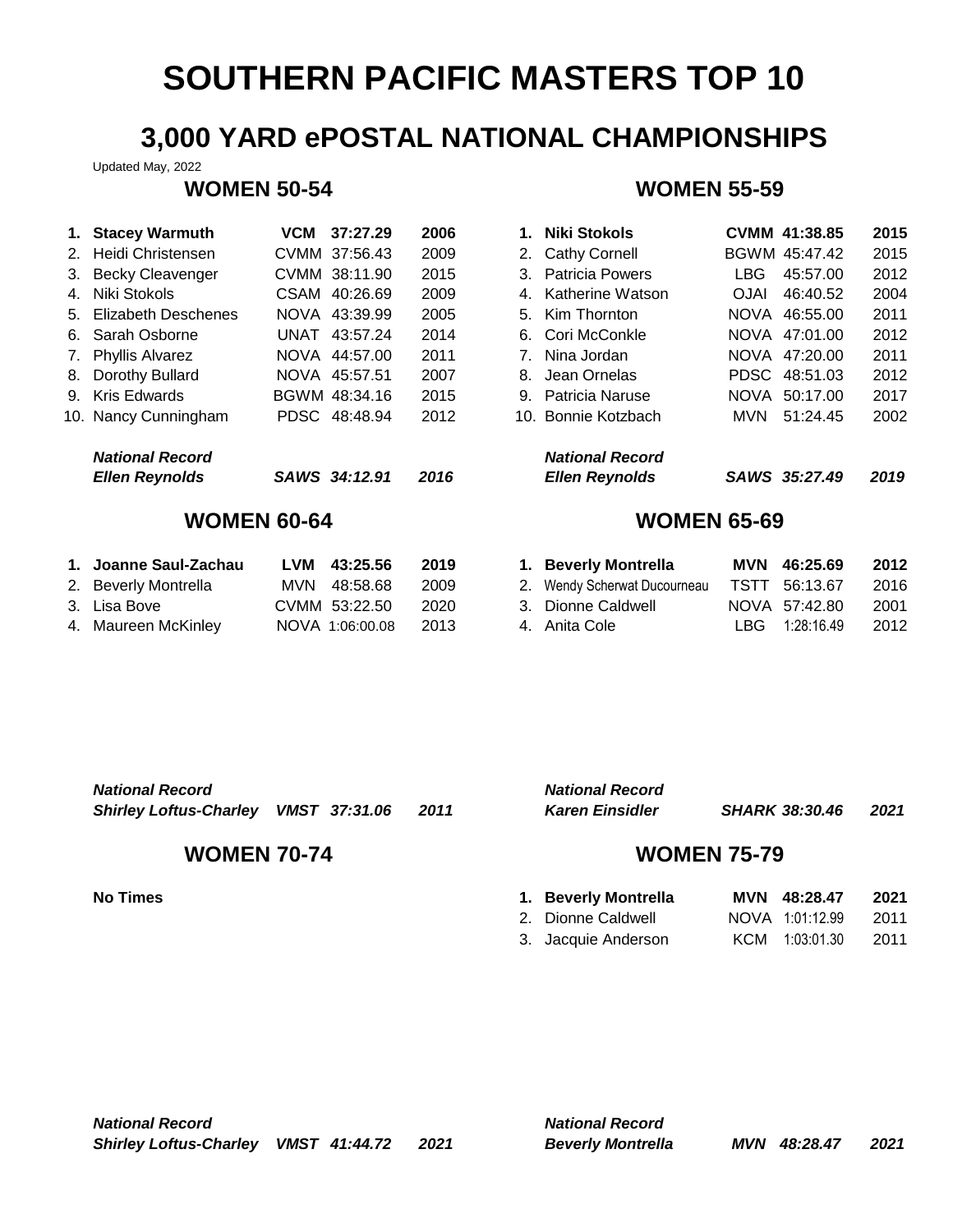## **3,000 YARD ePOSTAL NATIONAL CHAMPIONSHIPS**

Updated May, 2022

## **WOMEN 80-84 WOMEN 85-89**

| 1. Rita Simonton   | GWSC 55:12.91   | 1998 | 1. Rita Simonton | GWSC 59:47.72 | 2003 |
|--------------------|-----------------|------|------------------|---------------|------|
| 2. Dionne Caldwell | NOVA 1:01:48.00 | 2013 |                  |               |      |

|             | <b>National Record</b><br><b>Rita Simonton</b> | GWSC 55:12.91   | 1998 | <b>National Record</b><br><b>Rita Simonton</b> | GWSC 59:47.72 | 2003 |
|-------------|------------------------------------------------|-----------------|------|------------------------------------------------|---------------|------|
|             | <b>WOMEN 90-94</b>                             |                 |      | <b>WOMEN 95-99</b>                             |               |      |
| $\mathbf 1$ | <b>Rita Simonton</b>                           | GWSC 1:06:51.19 | 2008 |                                                |               |      |
|             |                                                |                 |      |                                                |               |      |
|             | <b>National Record</b><br><b>Rita Simonton</b> | GWSC 1:06:51.19 | 2008 |                                                |               |      |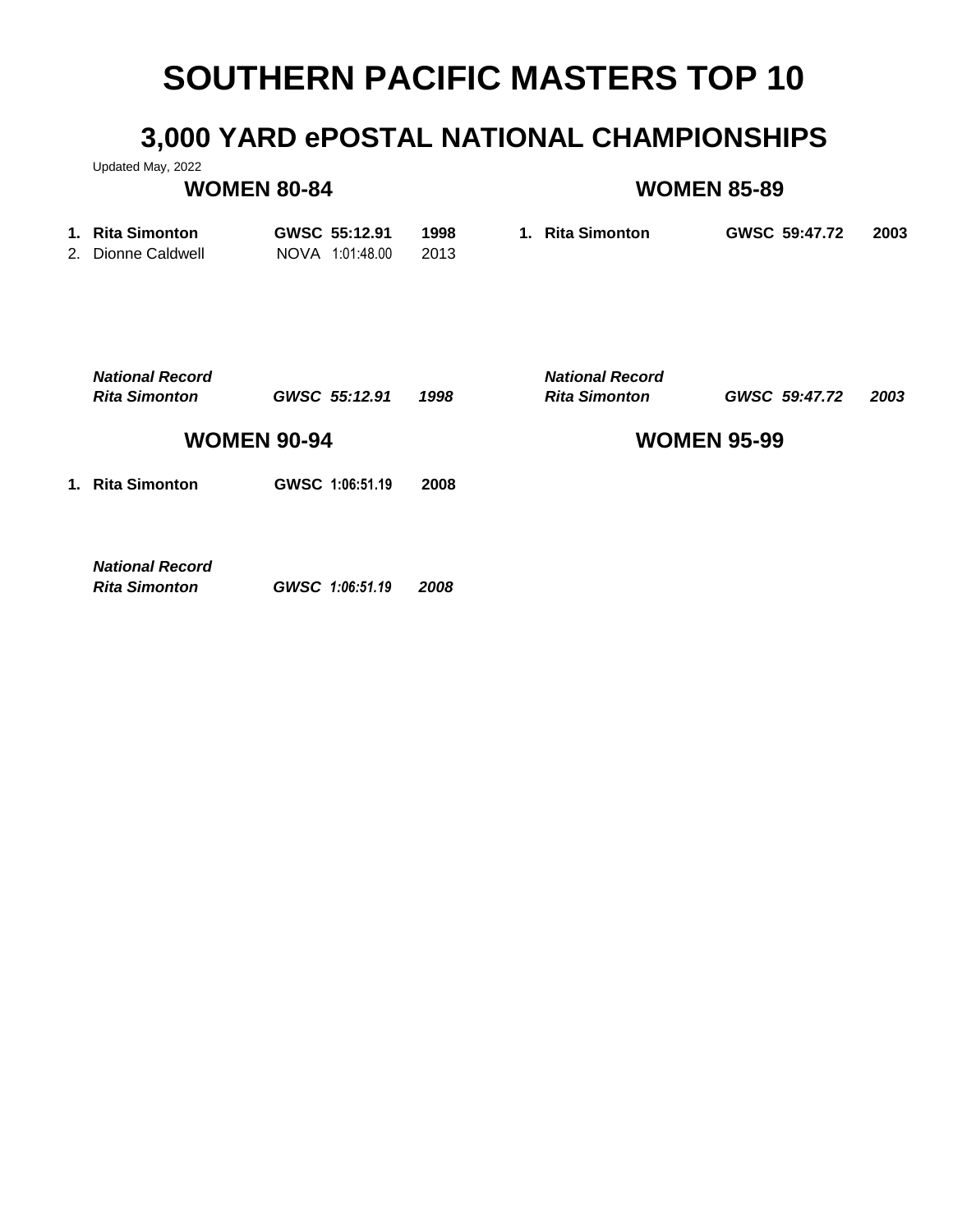## **3,000 YARD ePOSTAL NATIONAL CHAMPIONSHIPS**

Updated May, 2022

| 1. Paul Sigler        | NOVA 33:14.99 | 2019 | 1. Kevin Little  | <b>NOVA 30:27.55</b> | 2014 |
|-----------------------|---------------|------|------------------|----------------------|------|
| 2. Andrew Seo         | NOVA 35:00.99 | 2011 | 2. Max Biessmann | NOVA 33:17.99        | 2014 |
| 3. Chris Kang         | CCYM 35:43.95 | 2013 | 3. Evan Kraus    | NOVA 33:48.99        | 2011 |
| 4. Sawyer Graczyk     | CVMM 37:12.68 | 2021 | 4. Brian Pharris | NOVA 36:53.99        | 2005 |
| 5. Brandon Dervishian | HSNM 43:06.99 | 2002 | 5. Adam Craun    | NOVA 37:15.12        | 2001 |
| 6. Benjamin Henry     | CCYM 50:31.59 | 2012 | 6. Matthew Arndt | NOVA 37:25.00        | 2011 |

| <b>National Record</b> |                      |      | <b>National Record</b> |
|------------------------|----------------------|------|------------------------|
| <b>Scott Whitbeck</b>  | <b>UNAT 30:10.37</b> | 2005 | <b>Kevin Little</b>    |

| 1. Kevin Little        |     | <b>NOVA 30:22.87</b> | 2019 | 1. | <b>Mike Shaffer</b>    | <b>VCM</b> | 30:16.43      | 2002 |
|------------------------|-----|----------------------|------|----|------------------------|------------|---------------|------|
| 2. Mark Magee          |     | CLVM 32:44.99        | 2002 |    | 2. Tim Hedrick         | VCM        | 31:32.54      | 2001 |
| 3. William Livesay     |     | NOVA 35:35.19        | 2002 |    | 3. John Mykkanen       |            | NOVA 33:31.11 | 2001 |
| 4. Zachary Jirkovsky   | VCM | 36:16.76             | 2012 |    | 4. Michael Collins     |            | NOVA 33:41.02 | 2003 |
| 5. Stefan Hoffmeister  |     | NOVA 37:15.00        | 2011 |    | 5. Kurt Baron          | VCM        | 35:36.26      | 2003 |
| 6. Andre Harmse        |     | CTSM 37:40.01        | 2014 |    | 6. Steve West          |            | NOVA 35:50.00 | 2011 |
| 7. Mark Merlo          |     | NOVA 39:32.00        | 2012 |    | 7. Peter Frank         |            | VCM 35:56.48  | 2000 |
| 8. Stanley Espino      |     | NOVA 42:55.00        | 2011 | 8. | Mike Hsi               |            | NOVA 36:29.60 | 2001 |
| 9. Alex Cheung         |     | NOVA 43:38.00        | 2011 |    | 9. Zachary Jirkovsky   |            | VCM 36:41.34  | 2017 |
| 10. R. J. Kern         |     | NOVA 43:50.43        | 2002 |    | 10. Sabri Ozun         |            | HSNM 39:28.99 | 2002 |
| <b>National Record</b> |     |                      |      |    | <b>National Record</b> |            |               |      |
| <b>Drew Modrov</b>     |     | <b>UNAT 29:53.09</b> | 2021 |    | <b>Mike Shaffer</b>    | <b>VCM</b> | 30:16.43      | 2002 |

### **MEN 40-44 MEN 45-49**

| 1. Mike Shaffer        | VCM        | 30:25.06      | 2009 | 1. | Jim McConica           | VCM        | 31:10.18      | 2000 |
|------------------------|------------|---------------|------|----|------------------------|------------|---------------|------|
| 2. Gerry Rodrigues     |            | UCLA 31:25.19 | 2005 |    | 2. Yan De Fabrique     |            | NOVA 31:20.00 | 2019 |
| 3. Tim Hedrick         | VCM        | 31:53.40      | 2003 |    | 3. Kurt Baron          | VCM        | 34:19.21      | 2009 |
| 4. Jeffrey Crosson     |            | NOVA 33:30.99 | 2001 |    | 4. Christopher Cooper  |            | VCM 34:39.09  | 2009 |
| 5. Bernie Zeruhn       |            | NOVA 33:48.99 | 2011 |    | 5. Michael Collins     |            | NOVA 35:05.09 | 2012 |
| 6. Kurt Baron          | VCM        | 34:09.31      | 2004 |    | 6. Russ Scherwitz      |            | SCAQ 37:04.63 | 2019 |
| 7. Marcel Rinzler      |            | NOVA 35:01.42 | 2012 |    | 7. Ed Reynolds         |            | NOVA 37:30.00 | 2005 |
| 8. Steven Litchfield   |            | MVN 35:11.06  | 2009 |    | 8. Abel Tong           |            | NOVA 38:29.12 | 2011 |
| 9. William Livesay     |            | NOVA 35:16.00 | 2011 |    | 9. Steve Wantz         | VCM        | 39:04.72      | 2006 |
| 10. Dickie Fernandez   |            | NOVA 36:07.00 | 2012 |    | 10. Mark McCartin      |            | NOVA 40:17.00 | 2003 |
| <b>National Record</b> |            |               |      |    | <b>National Record</b> |            |               |      |
| <b>Mike Shaffer</b>    | <b>VCM</b> | 30:25.06      | 2009 |    | <b>Jim McConica</b>    | <b>VCM</b> | $31:10.18**$  | 2000 |

## **MEN 18-24 MEN 25-29**

| <b>Paul Sigler</b>                              | NOVA 33:14.99        | 2019 | 1. Kevin Little                               | NOVA 30:27.55   | 2014 |
|-------------------------------------------------|----------------------|------|-----------------------------------------------|-----------------|------|
| Andrew Seo                                      | NOVA 35:00.99        | 2011 | 2. Max Biessmann                              | NOVA 33:17.99   | 2014 |
| Chris Kang                                      | CCYM 35:43.95        | 2013 | 3. Evan Kraus                                 | NOVA 33:48.99   | 2011 |
| Sawyer Graczyk                                  | CVMM 37:12.68        | 2021 | 4. Brian Pharris                              | NOVA 36:53.99   | 2005 |
| Brandon Dervishian                              | HSNM 43:06.99        | 2002 | 5. Adam Craun                                 | NOVA 37:15.12   | 2001 |
| Benjamin Henry                                  | CCYM 50:31.59        | 2012 | Matthew Arndt<br>6.                           | NOVA 37:25.00   | 2011 |
|                                                 |                      |      | 7. Christian Herlihy                          | HSNM 37:59.99   | 2001 |
|                                                 |                      |      | Jarvis Marlow<br>8.                           | HSNM 38:20.99   | 2001 |
|                                                 |                      |      | 9. Scott Rapoport                             | HSNM 39:25.99   | 2002 |
|                                                 |                      |      | 10. Rykk Bracamonte                           | 39:38.72<br>MVN | 2009 |
| <b>National Record</b><br><b>Scott Whitbeck</b> | <b>UNAT 30:10.37</b> | 2005 | <b>National Record</b><br><b>Kevin Little</b> | NOVA 30:27.55   | 2014 |
|                                                 |                      |      |                                               |                 |      |

### **MEN 30-34 MEN 35-39**

|    | 1. Mike Shaffer        | VCM        | 30:16.43      | 2002 |
|----|------------------------|------------|---------------|------|
| 2. | Tim Hedrick            |            | VCM 31:32.54  | 2001 |
| 3. | John Mykkanen          |            | NOVA 33:31.11 | 2001 |
| 4. | Michael Collins        |            | NOVA 33:41.02 | 2003 |
|    | 5. Kurt Baron          | <b>VCM</b> | 35:36.26      | 2003 |
|    | 6. Steve West          |            | NOVA 35:50.00 | 2011 |
|    | 7. Peter Frank         | <b>VCM</b> | 35:56.48      | 2000 |
| 8. | Mike Hsi               |            | NOVA 36:29.60 | 2001 |
|    | 9. Zachary Jirkovsky   | VCM        | 36:41.34      | 2017 |
|    | 10.  Sabri Ozun        |            | HSNM 39:28.99 | 2002 |
|    | <b>National Record</b> |            |               |      |
|    | <b>Mike Shaffer</b>    | VCM        | 30:16.43      | 2002 |
|    |                        |            |               |      |

|    | 1. Jim McConica        | <b>VCM</b> | 31:10.18       | 2000 |
|----|------------------------|------------|----------------|------|
|    | 2. Yan De Fabrique     |            | NOVA 31:20.00  | 2019 |
| 3. | Kurt Baron             | VCM        | 34:19.21       | 2009 |
|    | 4. Christopher Cooper  | <b>VCM</b> | 34:39.09       | 2009 |
| 5. | Michael Collins        |            | NOVA 35:05.09  | 2012 |
| 6. | <b>Russ Scherwitz</b>  |            | SCAQ 37:04.63  | 2019 |
|    | 7. Ed Reynolds         |            | NOVA 37:30.00  | 2005 |
|    | 8. Abel Tong           |            | NOVA 38:29.12  | 2011 |
|    | 9. Steve Wantz         | VCM        | 39:04.72       | 2006 |
|    | 10.  Mark McCartin     |            | NOVA 40:17.00  | 2003 |
|    | <b>National Record</b> |            |                |      |
|    | <b>Jim McConica</b>    |            | VCM 31:10.18** | 2000 |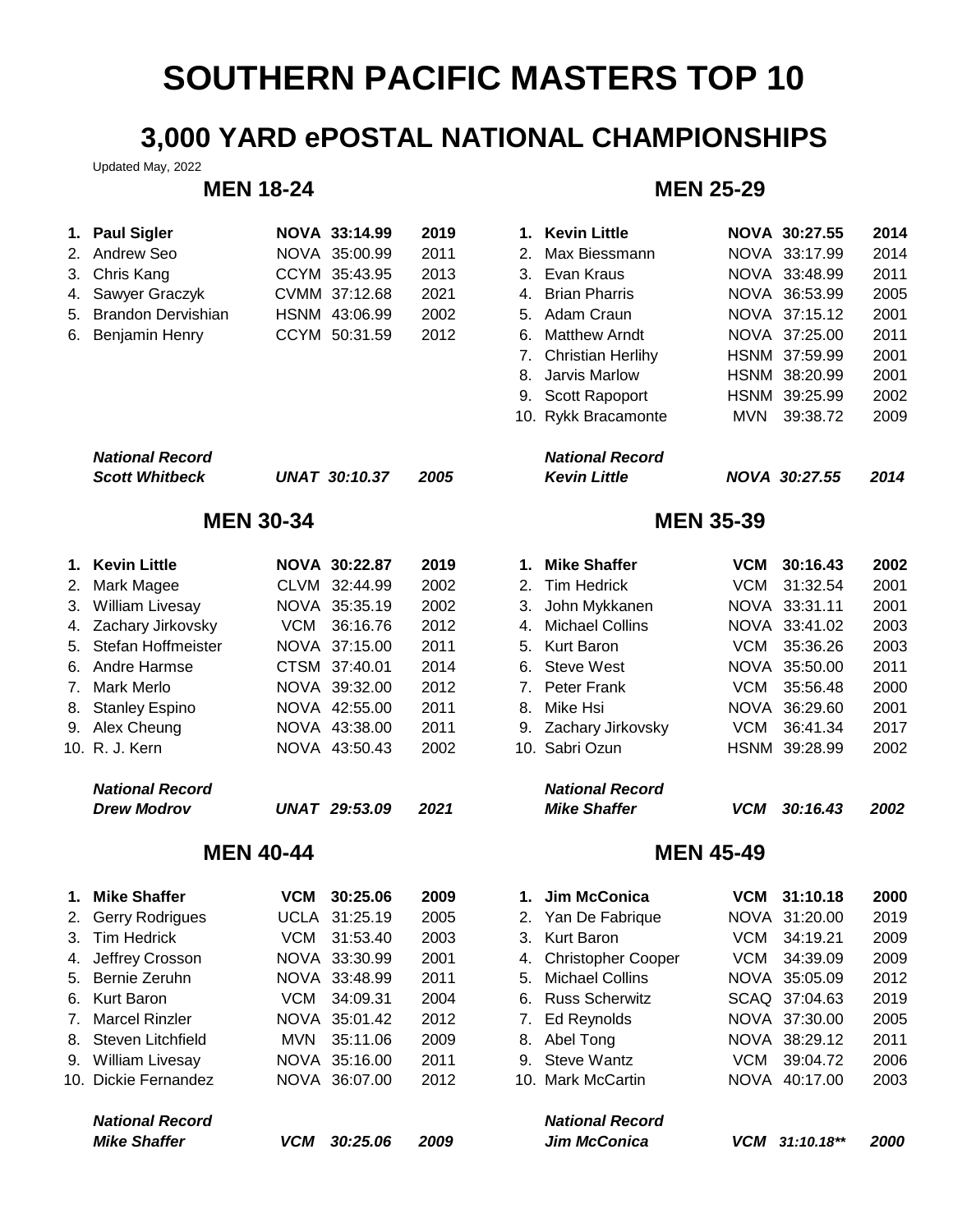## **3,000 YARD ePOSTAL NATIONAL CHAMPIONSHIPS**

Updated May, 2022

| 1.            | Jim McConica            | VCM              | 31:37.55        | 2001 |    | 1. Jim McConica        | <b>VCM</b>       | 32:31.77        | 2006 |
|---------------|-------------------------|------------------|-----------------|------|----|------------------------|------------------|-----------------|------|
| 2.            | Kurt Dickson            | GRA              | 32:49.11        | 2020 | 2. | <b>Hubie Kerns</b>     | <b>VCM</b>       | 36:52.74        | 2006 |
| 3.            | <b>Tim Buckley</b>      | FMT              | 34:32.60        | 2009 | 3. | Larry Raffaelli        | <b>VCM</b>       | 38:17.39        | 2002 |
| 4.            | Craig Taylor            | <b>NOVA</b>      | 34:39.03        | 2004 |    | 4. Paul Hoffman        | <b>UNAT</b>      | 39:24.82        | 2008 |
| 5.            | Jamie Fowler            |                  | NOVA 35:07.00   | 2011 | 5. | Mark Kruger            |                  | NOVA 39:37.00   | 2017 |
| 6.            | <b>Michael Collins</b>  |                  | NOVA 35:19.50   | 2019 | 6. | Stephen Sponagle       |                  | NOVA 39:56.04   | 2012 |
| 7.            | Jeffrey Crosson         | <b>NOVA</b>      | 35:35.99        | 2011 | 7. | Mark Montgomery        |                  | NOVA 40:03.04   | 2011 |
| 8.            | <b>Bob Eberwine</b>     | <b>SOBA</b>      | 36:53.00        | 2010 | 8. | John Derr              | <b>VCM</b>       | 40:05.28        | 2004 |
|               | 9. Robbie Allen         | <b>VCM</b>       | 37:09.40        | 2017 | 9. | <b>Terry Loftus</b>    |                  | NOVA 41:21.99   | 2014 |
|               | 10. Dave Foote          | <b>VCM</b>       | 37:11.14        | 2003 |    | 10. Rich Pfeiffer      |                  | NOVA 42:14.75   | 2012 |
|               | <b>National Record</b>  |                  |                 |      |    | <b>National Record</b> |                  |                 |      |
|               | <b>Jim McConica</b>     | <b>VCM</b>       | 31:37.55        | 2001 |    | <b>Jim McConica</b>    | <b>VCM</b>       | 32:31.77        | 2006 |
|               |                         | <b>MEN 60-64</b> |                 |      |    |                        | <b>MEN 65-69</b> |                 |      |
| $\mathbf 1$ . | Jim McConica            | <b>VCM</b>       | 33:55.46        | 2011 | 1. | Jim McConica           | <b>VCM</b>       | 36:01.33        | 2016 |
| 2.            | Doug Kajiwara           |                  | CVMM 35:28.24   | 2021 | 2. | <b>Hubie Kerns</b>     | <b>VCM</b>       | 37:45.64        | 2016 |
| 3.            | Jamie Fowler            |                  | NOVA 35:52.00   | 2019 |    | 3. Larry Raffaelli     | <b>VCM</b>       | 39:18.52        | 2008 |
|               | 4. Larry Raffaelli      | <b>VCM</b>       | 37:50.10        | 2003 |    | 4. Glenn Gruber        | <b>VCM</b>       | 41:33.68        | 2016 |
| 5.            | <b>Bob Coale</b>        |                  | DSSM 37:51.33   | 2001 | 5. | Mark Montgomery        |                  | NOVA 41:41.00   | 2021 |
| 6.            | Mark Montgomery         |                  | NOVA 41:59.99   | 2020 | 6. | <b>Buddy Belshe</b>    | <b>HBSC</b>      | 42:58.53        | 1999 |
| 7.            | John Derr               | <b>VCM</b>       | 42:04.30        | 2009 | 7. | <b>Bart Bleuel</b>     | <b>VCM</b>       | 43:40.96        | 2009 |
|               | 8. Frank Reynolds       |                  | HBSC 44:31.64   | 1995 | 8. | Michael Wood           | <b>VCM</b>       | 43:51.12        | 2009 |
| 9.            | Hank Greenberg          |                  | NOVA 45:12.05   | 2008 |    | 9. Will Rauch          | <b>CLVM</b>      | 46:36.99        | 2002 |
|               | 10. Gary Clendenin      |                  | NOVA 45:17.99   | 2014 |    | 10. Frank Reynolds     |                  | HBSC 47:02.45   | 1998 |
|               | <b>National Record</b>  |                  |                 |      |    | <b>National Record</b> |                  |                 |      |
|               | <b>Jim McConica</b>     | <b>VCM</b>       | 33:55.46        | 2011 |    | <b>Sandy MacDonald</b> |                  | SMST 35:52.80   | 2020 |
|               |                         | <b>MEN 70-74</b> |                 |      |    |                        | <b>MEN 75-79</b> |                 |      |
|               | 1. Larry Raffaelli      | VCM              | 43:34.26        | 2014 |    | 1. Frank Piemme        | <b>OSB</b>       | 45:00.28        | 2001 |
| 2.            | <b>Robert Bergstrom</b> | <b>FMT</b>       | 48:07.33        | 2011 |    | 2. Larry Raffaelli     | <b>VCM</b>       | 47:40.98        | 2018 |
| 3.            | Frank Freeman           |                  | CVMM 48:19.25   | 2015 | 3. | Jurgen Schmidt         | <b>OSB</b>       | 49:44.42        | 1999 |
| 4.            | <b>Stuart Thomson</b>   |                  | MRSC 49:46.63   | 2015 | 4. | Eugene Paul            |                  | NOVA 1:08:27.99 | 2005 |
| 5.            | Douglas Bailey          |                  | RGSC 50:02.00   | 2012 |    | 5. T. R. Johnson       |                  | NEWP 1:20:53.49 | 1997 |
| 6.            | John Bell               |                  | UCLA 51:33.43   | 2012 |    |                        |                  |                 |      |
| 7.            | Eugene Paul             |                  | NOVA 1:09:19.99 | 2002 |    |                        |                  |                 |      |

## 8. T. R. Johnson NEWP 1:19:29.69 1995

# *National Record National Record*

**MEN 50-54 MEN 55-59**

|                                                             | 2001                                                                                                                                                      |                        | <b>VCM</b>                                                                                                                                                                                        |          | 2006                                                                                                                                               |
|-------------------------------------------------------------|-----------------------------------------------------------------------------------------------------------------------------------------------------------|------------------------|---------------------------------------------------------------------------------------------------------------------------------------------------------------------------------------------------|----------|----------------------------------------------------------------------------------------------------------------------------------------------------|
|                                                             | 2020                                                                                                                                                      |                        | VCM                                                                                                                                                                                               |          | 2006                                                                                                                                               |
|                                                             | 2009                                                                                                                                                      |                        | VCM                                                                                                                                                                                               |          | 2002                                                                                                                                               |
|                                                             | 2004                                                                                                                                                      |                        |                                                                                                                                                                                                   |          | 2008                                                                                                                                               |
|                                                             | 2011                                                                                                                                                      |                        |                                                                                                                                                                                                   |          | 2017                                                                                                                                               |
|                                                             | 2019                                                                                                                                                      |                        |                                                                                                                                                                                                   |          | 2012                                                                                                                                               |
|                                                             | 2011                                                                                                                                                      |                        |                                                                                                                                                                                                   |          | 2011                                                                                                                                               |
|                                                             | 2010                                                                                                                                                      |                        | VCM                                                                                                                                                                                               | 40:05.28 | 2004                                                                                                                                               |
|                                                             | 2017                                                                                                                                                      |                        |                                                                                                                                                                                                   |          | 2014                                                                                                                                               |
|                                                             | 2003                                                                                                                                                      |                        |                                                                                                                                                                                                   |          | 2012                                                                                                                                               |
|                                                             |                                                                                                                                                           | <b>National Record</b> |                                                                                                                                                                                                   |          |                                                                                                                                                    |
|                                                             | 2001                                                                                                                                                      | <b>Jim McConica</b>    | <b>VCM</b>                                                                                                                                                                                        |          | 2006                                                                                                                                               |
| VCM<br><b>GRA</b><br><b>FMT</b><br>VCM<br>VCM<br><b>VCM</b> | 31:37.55<br>32:49.11<br>34:32.60<br>NOVA 34:39.03<br>NOVA 35:07.00<br>NOVA 35:19.50<br>NOVA 35:35.99<br>SOBA 36:53.00<br>37:09.40<br>37:11.14<br>31:37.55 |                        | 1. Jim McConica<br>2. Hubie Kerns<br>3. Larry Raffaelli<br>4. Paul Hoffman<br>5. Mark Kruger<br>6. Stephen Sponagle<br>7. Mark Montgomery<br>8. John Derr<br>9. Terry Loftus<br>10. Rich Pfeiffer |          | 32:31.77<br>36:52.74<br>38:17.39<br>UNAT 39:24.82<br>NOVA 39:37.00<br>NOVA 39:56.04<br>NOVA 40:03.04<br>NOVA 41:21.99<br>NOVA 42:14.75<br>32:31.77 |

### **MEN 65-69**

| Jim McConica           | VCM        | 33:55.46      | 2011 | 1. Jim McConica        | <b>VCM</b>  | 36:01.33      | 2016 |
|------------------------|------------|---------------|------|------------------------|-------------|---------------|------|
| Doug Kajiwara          |            | CVMM 35:28.24 | 2021 | 2. Hubie Kerns         | VCM         | 37:45.64      | 2016 |
| Jamie Fowler           |            | NOVA 35:52.00 | 2019 | 3. Larry Raffaelli     | VCM         | 39:18.52      | 2008 |
| Larry Raffaelli        | VCM        | 37:50.10      | 2003 | 4. Glenn Gruber        | VCM         | 41:33.68      | 2016 |
| Bob Coale              |            | DSSM 37:51.33 | 2001 | 5. Mark Montgomery     | NOVA        | 41:41.00      | 2021 |
| Mark Montgomery        |            | NOVA 41:59.99 | 2020 | 6. Buddy Belshe        |             | HBSC 42:58.53 | 1999 |
| John Derr              | VCM        | 42:04.30      | 2009 | 7. Bart Bleuel         | VCM         | 43:40.96      | 2009 |
| Frank Reynolds         |            | HBSC 44:31.64 | 1995 | 8. Michael Wood        | VCM         | 43:51.12      | 2009 |
| Hank Greenberg         |            | NOVA 45:12.05 | 2008 | 9. Will Rauch          | <b>CLVM</b> | 46:36.99      | 2002 |
| Gary Clendenin         |            | NOVA 45:17.99 | 2014 | 10. Frank Reynolds     |             | HBSC 47:02.45 | 1998 |
| <b>National Record</b> |            |               |      | <b>National Record</b> |             |               |      |
| Jim McConica           | <b>VCM</b> | 33:55.46      | 2011 | <b>Sandy MacDonald</b> | <b>SMST</b> | 35:52.80      | 2020 |

### **MEN 70-74 MEN 75-79**

| 1. Frank Piemme    | OSB 45:00.28    | 2001 |
|--------------------|-----------------|------|
| 2. Larry Raffaelli | VCM 47:40.98    | 2018 |
| 3. Jurgen Schmidt  | OSB 49:44.42    | 1999 |
| 4. Eugene Paul     | NOVA 1:08:27.99 | 2005 |
| 5. T. R. Johnson   | NEWP 1:20:53.49 | 1997 |

| <b>National Record</b> |  |              | <b>National Record</b> |                       |               |  |      |
|------------------------|--|--------------|------------------------|-----------------------|---------------|--|------|
| Dan Kirkland           |  | PSM 36:49.81 | 2018                   | <b>David Radcliff</b> | OREG 39:22.67 |  | 2009 |